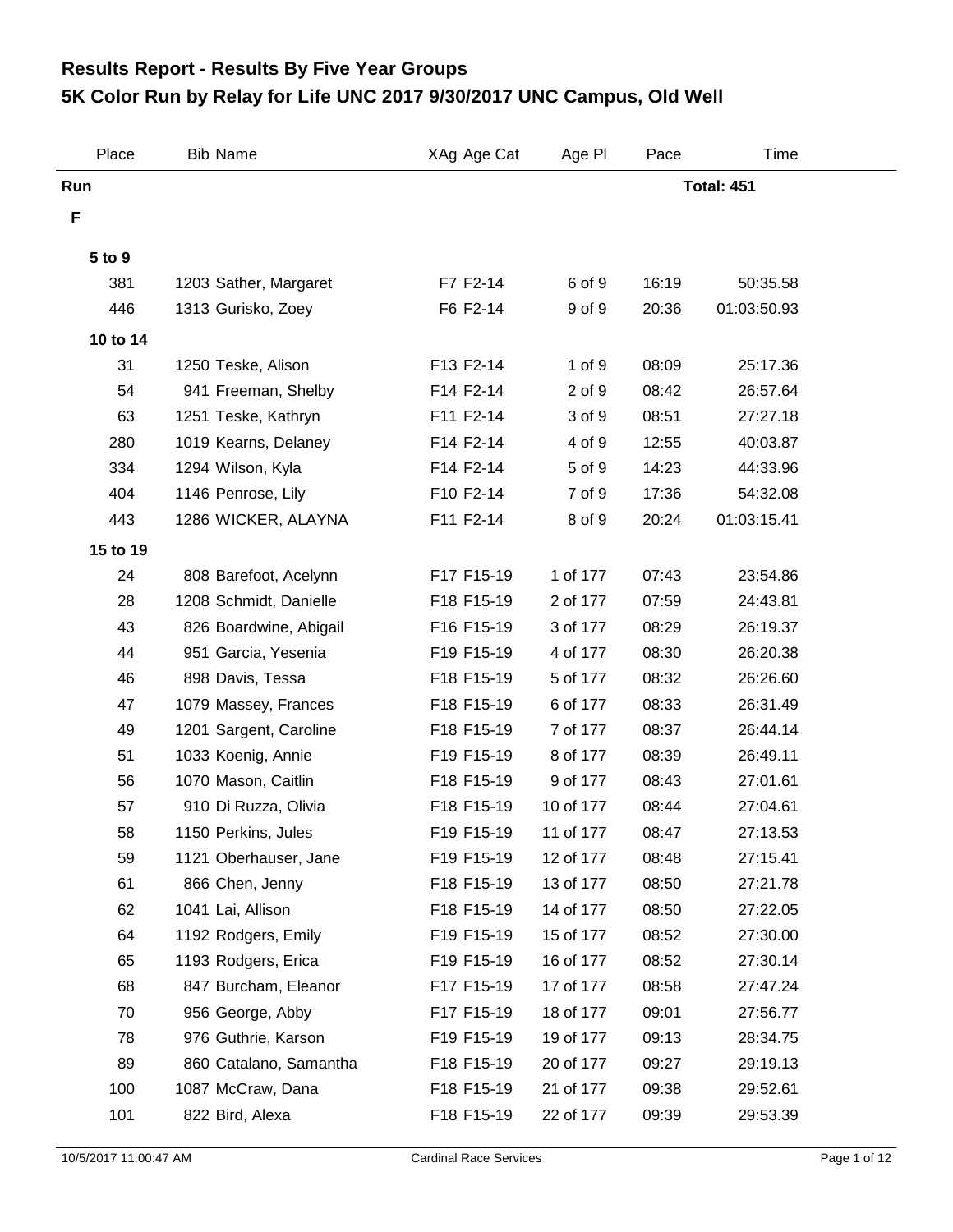| Place | <b>Bib Name</b>         | XAg Age Cat | Age PI    | Pace  | Time     |  |
|-------|-------------------------|-------------|-----------|-------|----------|--|
| 104   | 1288 Widman, Olivia     | F19 F15-19  | 23 of 177 | 09:41 | 29:59.93 |  |
| 105   | 911 Dinga, Carly        | F18 F15-19  | 24 of 177 | 09:43 | 30:07.02 |  |
| 107   | 1281 Wardrop, Mary      | F18 F15-19  | 25 of 177 | 09:46 | 30:17.47 |  |
| 109   | 1058 Loftus, Elizabeth  | F18 F15-19  | 26 of 177 | 09:48 | 30:24.19 |  |
| 110   | 1074 Mangini, Cassie    | F18 F15-19  | 27 of 177 | 09:49 | 30:24.94 |  |
| 111   | 990 Henze, Bethany      | F19 F15-19  | 28 of 177 | 09:49 | 30:27.02 |  |
| 113   | 863 Chen, Abby          | F18 F15-19  | 29 of 177 | 09:50 | 30:28.83 |  |
| 117   | 1173 Pusey, Caroline    | F18 F15-19  | 30 of 177 | 09:53 | 30:38.42 |  |
| 118   | 1266 Troutman, Emily    | F18 F15-19  | 31 of 177 | 09:54 | 30:40.70 |  |
| 123   | 949 Galit, Hailey       | F18 F15-19  | 32 of 177 | 09:56 | 30:47.35 |  |
| 126   | 880 Cousins, Hannah     | F18 F15-19  | 33 of 177 | 10:06 | 31:19.22 |  |
| 130   | 984 Harrell, Logan      | F18 F15-19  | 34 of 177 | 10:10 | 31:29.53 |  |
| 151   | 1220 Shumaker, Abbigale | F19 F15-19  | 35 of 177 | 10:24 | 32:13.02 |  |
| 154   | 902 Deininger, Marisa   | F18 F15-19  | 36 of 177 | 10:28 | 32:27.48 |  |
| 157   | 849 Burke, Audrey       | F19 F15-19  | 37 of 177 | 10:35 | 32:49.07 |  |
| 158   | 926 Farquhar, Elizabeth | F18 F15-19  | 38 of 177 | 10:35 | 32:49.78 |  |
| 159   | 1277 Voss, Shelby       | F19 F15-19  | 39 of 177 | 10:35 | 32:49.78 |  |
| 160   | 1148 Perini, Layna      | F18 F15-19  | 40 of 177 | 10:37 | 32:53.34 |  |
| 161   | 1031 Kloster, Katie     | F19 F15-19  | 41 of 177 | 10:38 | 32:58.74 |  |
| 163   | 886 Cybrynski, Julianna | F18 F15-19  | 42 of 177 | 10:39 | 33:01.81 |  |
| 165   | 890 Daniel, Brittany    | F18 F15-19  | 43 of 177 | 10:43 | 33:12.72 |  |
| 171   | 793 Amat, Hallie        | F18 F15-19  | 44 of 177 | 10:46 | 33:21.19 |  |
| 173   | 838 Britt, Megan        | F18 F15-19  | 45 of 177 | 10:47 | 33:24.91 |  |
| 182   | 952 Garrett, Anna       | F18 F15-19  | 46 of 177 | 10:59 | 34:02.83 |  |
| 183   | 907 Desai, Nidhi        | F18 F15-19  | 47 of 177 | 11:02 | 34:12.51 |  |
| 185   | 1128 Palmiter, Emily    | F18 F15-19  | 48 of 177 | 11:03 | 34:15.47 |  |
| 189   | 957 Gillespie, Tori     | F18 F15-19  | 49 of 177 | 11:06 | 34:25.14 |  |
| 190   | 955 Gascoigne, Emily    | F18 F15-19  | 50 of 177 | 11:06 | 34:25.39 |  |
| 192   | 789 Allen, Jessica      | F19 F15-19  | 51 of 177 | 11:08 | 34:30.89 |  |
| 195   | 1137 Patteron, Jordyn   | F19 F15-19  | 52 of 177 | 11:09 | 34:34.85 |  |
| 201   | 1055 Li, Renee          | F18 F15-19  | 53 of 177 | 11:21 | 35:10.46 |  |
| 203   | 1398 Weinberger, Lydia  | F18 F15-19  | 54 of 177 | 11:24 | 35:18.91 |  |
| 204   | 1141 Pearson, Melina    | F18 F15-19  | 55 of 177 | 11:24 | 35:19.03 |  |
| 205   | 1026 Kent, Chloe        | F18 F15-19  | 56 of 177 | 11:24 | 35:19.22 |  |
| 206   | 1040 Lafontaine, Sara   | F18 F15-19  | 57 of 177 | 11:25 | 35:23.37 |  |
| 208   | 1295 Wilson, Trisha     | F18 F15-19  | 58 of 177 | 11:34 | 35:52.66 |  |
| 209   | 1025 Kennedy, Maddy     | F18 F15-19  | 59 of 177 | 11:35 | 35:55.57 |  |
| 210   | 1077 Marvin, Stephanie  | F18 F15-19  | 60 of 177 | 11:35 | 35:55.65 |  |
| 213   | 995 Holt, Katie         | F18 F15-19  | 61 of 177 | 11:38 | 36:02.95 |  |
| 217   | 857 Carrier, Jordyn     | F18 F15-19  | 62 of 177 | 11:41 | 36:14.00 |  |
| 218   | 1053 Levkovitz, Coral   | F18 F15-19  | 63 of 177 | 11:41 | 36:14.24 |  |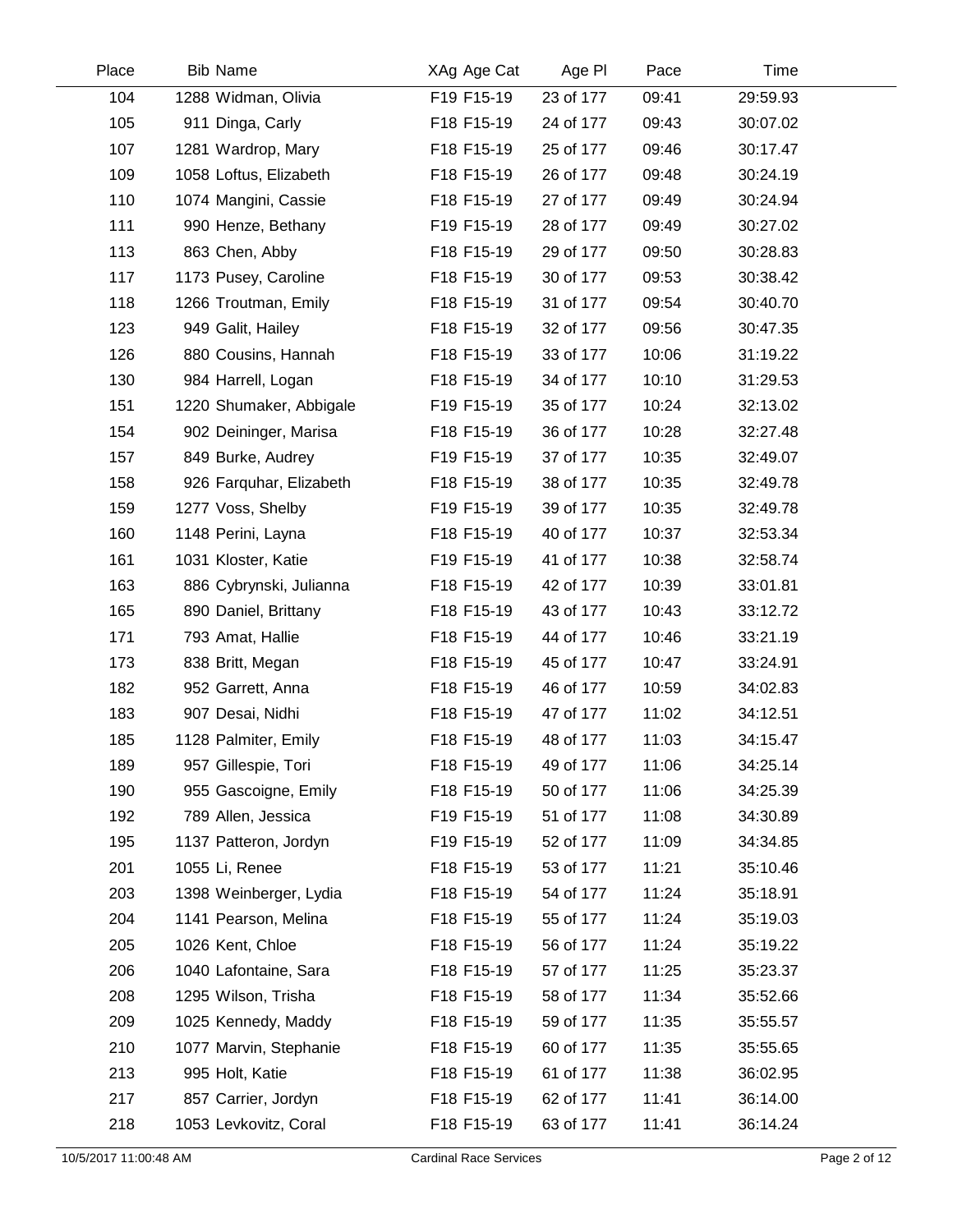| Place | <b>Bib Name</b>         | XAg Age Cat | Age PI     | Pace  | Time     |  |
|-------|-------------------------|-------------|------------|-------|----------|--|
| 223   | 816 Bell, Mackenzie     | F18 F15-19  | 64 of 177  | 11:47 | 36:31.20 |  |
| 225   | 1228 Smith, Skylar      | F18 F15-19  | 65 of 177  | 11:49 | 36:38.80 |  |
| 227   | 1048 Le, Caroline       | F18 F15-19  | 66 of 177  | 11:49 | 36:39.17 |  |
| 229   | 788 Allen, Amore        | F18 F15-19  | 67 of 177  | 11:50 | 36:41.96 |  |
| 230   | 1007 Jacober, Jennifer  | F18 F15-19  | 68 of 177  | 11:50 | 36:42.31 |  |
| 231   | 1268 Turek, Sage        | F18 F15-19  | 69 of 177  | 11:50 | 36:42.31 |  |
| 232   | 983 Harper, Samara      | F18 F15-19  | 70 of 177  | 11:51 | 36:45.04 |  |
| 233   | 1297 Wolitzky, Emma     | F18 F15-19  | 71 of 177  | 11:55 | 36:57.82 |  |
| 234   | 852 Cairns, Adelaide    | F18 F15-19  | 72 of 177  | 11:56 | 36:59.39 |  |
| 235   | 987 Hausler, Caroline   | F18 F15-19  | 73 of 177  | 11:56 | 36:59.77 |  |
| 238   | 1135 Patel, Rima        | F18 F15-19  | 74 of 177  | 12:07 | 37:33.49 |  |
| 239   | 1169 Privette, Ashley   | F19 F15-19  | 75 of 177  | 12:07 | 37:33.74 |  |
| 240   | 1298 Wondmagegn, Hanna  | F18 F15-19  | 76 of 177  | 12:10 | 37:43.10 |  |
| 242   | 970 Grounds, Samantha   | F18 F15-19  | 77 of 177  | 12:11 | 37:47.11 |  |
| 243   | 1013 Jordan, Brooke     | F18 F15-19  | 78 of 177  | 12:11 | 37:47.33 |  |
| 246   | 1292 Williams, Evelyn   | F18 F15-19  | 79 of 177  | 12:14 | 37:55.47 |  |
| 253   | 1035 Kremer, Elizabeth  | F19 F15-19  | 80 of 177  | 12:19 | 38:11.02 |  |
| 256   | 979 Haltom, Miranda     | F19 F15-19  | 81 of 177  | 12:22 | 38:21.31 |  |
| 260   | 993 holden, rose        | f19 F15-19  | 82 of 177  | 12:28 | 38:39.18 |  |
| 261   | 1293 Williford, Jane    | F19 F15-19  | 83 of 177  | 12:28 | 38:39.95 |  |
| 262   | 1321 Ruehle, Gabrielle  | F18 F15-19  | 84 of 177  | 12:29 | 38:40.69 |  |
| 264   | 827 Bogdani, Christina  | F18 F15-19  | 85 of 177  | 12:34 | 38:57.26 |  |
| 266   | 846 Bucher, Emily       | F18 F15-19  | 86 of 177  | 12:34 | 38:57.97 |  |
| 269   | 1069 Mace, Kate         | F18 F15-19  | 87 of 177  | 12:35 | 39:00.82 |  |
| 270   | 1267 Trudeau, Hailey    | F18 F15-19  | 88 of 177  | 12:35 | 39:01.53 |  |
| 271   | 1205 Satkowiak, Lizzie  | F18 F15-19  | 89 of 177  | 12:36 | 39:02.13 |  |
| 272   | 1307 Zhang, Sarah       | F18 F15-19  | 90 of 177  | 12:36 | 39:02.74 |  |
| 273   | 881 Cowles, Julia       | F18 F15-19  | 91 of 177  | 12:42 | 39:22.01 |  |
| 274   | 1311 Ronn, Alva         | F18 F15-19  | 92 of 177  | 12:42 | 39:22.17 |  |
| 275   | 805 Baker, Caroline     | F18 F15-19  | 93 of 177  | 12:42 | 39:22.47 |  |
| 276   | 833 Boutwell, Emma      | F18 F15-19  | 94 of 177  | 12:43 | 39:23.85 |  |
| 277   | 1037 Kubitschek, Claire | F18 F15-19  | 95 of 177  | 12:53 | 39:55.21 |  |
| 278   | 1385 Steward, Ellie     | F18 F15-19  | 96 of 177  | 12:53 | 39:55.49 |  |
| 286   | 1214 Seitz, Abby        | F18 F15-19  | 97 of 177  | 13:07 | 40:39.92 |  |
| 287   | 1252 Tevis, Erin        | F18 F15-19  | 98 of 177  | 13:08 | 40:41.30 |  |
| 288   | 820 Bethencourt, Irene  | F18 F15-19  | 99 of 177  | 13:08 | 40:41.30 |  |
| 289   | 872 Clouser, Sarah      | F18 F15-19  | 100 of 177 | 13:08 | 40:41.94 |  |
| 292   | 1160 Pogarcic, Anna     | F18 F15-19  | 101 of 177 | 13:11 | 40:51.20 |  |
| 293   | 1143 Peirano, Ashley    | F19 F15-19  | 102 of 177 | 13:17 | 41:12.24 |  |
| 294   | 850 Butcher, Amber      | F18 F15-19  | 103 of 177 | 13:19 | 41:17.87 |  |
| 295   | 919 Dyson, Maddie       | F18 F15-19  | 104 of 177 | 13:21 | 41:23.95 |  |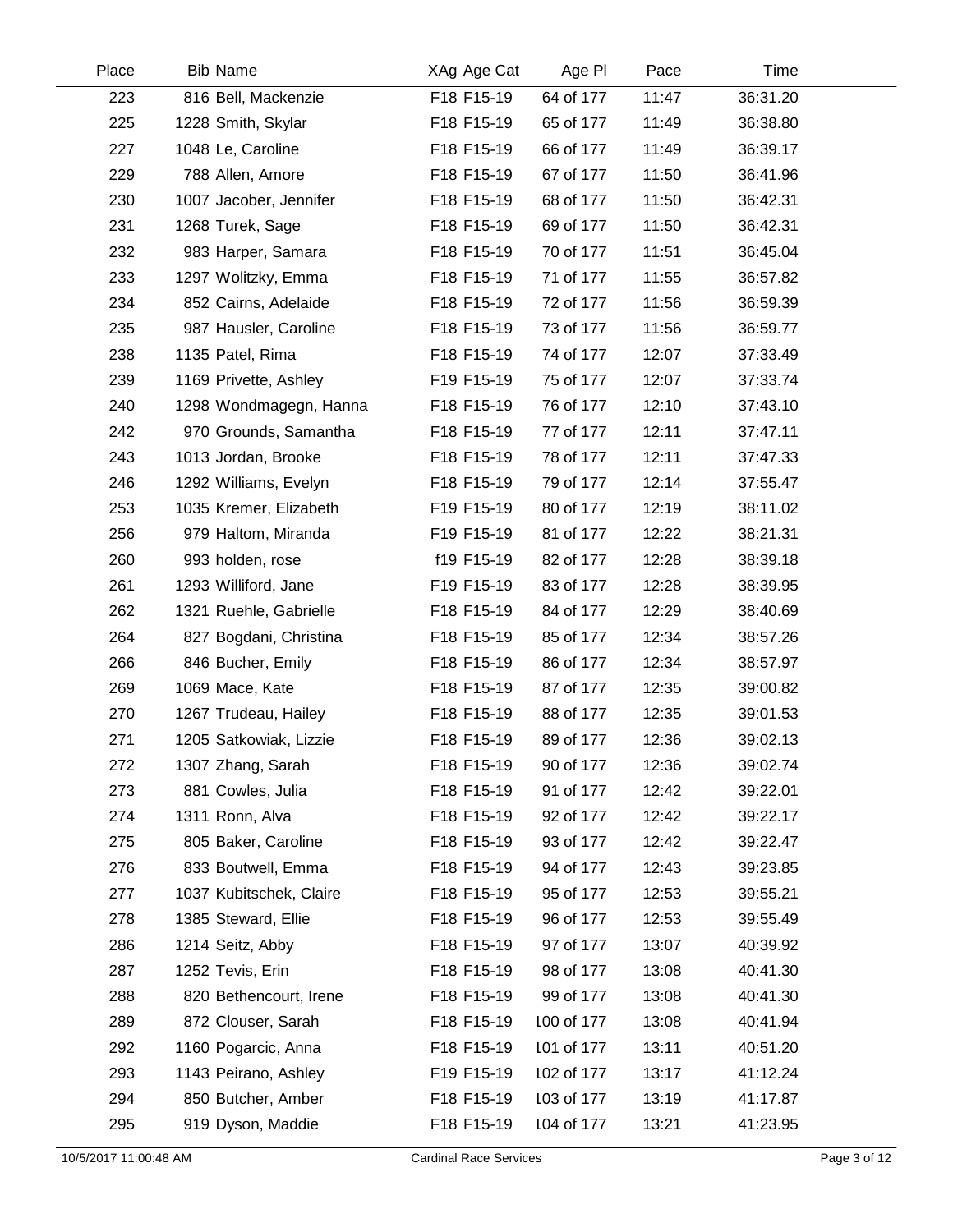| Place | <b>Bib Name</b>                | XAg Age Cat | Age PI     | Pace  | Time     |  |
|-------|--------------------------------|-------------|------------|-------|----------|--|
| 296   | 908 DeStaffan, Briana          | F17 F15-19  | 105 of 177 | 13:21 | 41:23.97 |  |
| 297   | 798 Anglin, Hannah             | F18 F15-19  | 106 of 177 | 13:22 | 41:25.48 |  |
| 298   | 1008 Jain, Prasiddhi           | F18 F15-19  | 107 of 177 | 13:23 | 41:28.35 |  |
| 299   | 1276 Vo, Jennifer              | F18 F15-19  | 108 of 177 | 13:23 | 41:29.04 |  |
| 304   | 1134 Patel, Janki              | F19 F15-19  | 109 of 177 | 13:27 | 41:40.50 |  |
| 305   | 899 Day, Katie                 | F18 F15-19  | 110 of 177 | 13:28 | 41:43.38 |  |
| 306   | 796 Anderson, Celie            | F18 F15-19  | 111 of 177 | 13:28 | 41:43.49 |  |
| 307   | 855 Campbell, Liz              | F18 F15-19  | 112 of 177 | 13:28 | 41:43.69 |  |
| 308   | 938 Forsen, Libby              | F19 F15-19  | 113 of 177 | 13:28 | 41:44.61 |  |
| 309   | 1283 Welch, Nicole             | F18 F15-19  | 114 of 177 | 13:28 | 41:45.67 |  |
| 310   | 1284 Welchel, Isabel           | F18 F15-19  | 115 of 177 | 13:28 | 41:46.32 |  |
| 313   | 947 Galeas, Glamar             | F19 F15-19  | 116 of 177 | 13:34 | 42:02.02 |  |
| 316   | 876 Conway, Sydney             | F19 F15-19  | 117 of 177 | 13:34 | 42:04.83 |  |
| 317   | 1043 Latta, Morgan             | F18 F15-19  | 118 of 177 | 13:35 | 42:05.54 |  |
| 322   | 883 Crisostomo-Morales, Leslie | F18 F15-19  | 119 of 177 | 14:06 | 43:43.28 |  |
| 323   | 1189 Roach, Savannah           | F18 F15-19  | 120 of 177 | 14:07 | 43:44.22 |  |
| 324   | 1247 Tedford, Alison           | F18 F15-19  | 121 of 177 | 14:12 | 44:01.20 |  |
| 325   | 1233 Steele, Alley             | F18 F15-19  | 122 of 177 | 14:12 | 44:02.57 |  |
| 332   | 834 Bradford, Sarah            | F19 F15-19  | 123 of 177 | 14:21 | 44:27.85 |  |
| 333   | 1249 Terrell, Natalie          | F19 F15-19  | 124 of 177 | 14:21 | 44:28.43 |  |
| 342   | 1124 Osborne, Isabel           | F19 F15-19  | 125 of 177 | 14:27 | 44:47.79 |  |
| 343   | 1166 Powell, Stacy             | F19 F15-19  | 126 of 177 | 14:27 | 44:49.14 |  |
| 344   | 1051 Lennon, Kristen           | F17 F15-19  | 127 of 177 | 14:30 | 44:56.90 |  |
| 345   | 1285 Whelan, Mary Kate         | F18 F15-19  | 128 of 177 | 14:30 | 44:57.85 |  |
| 347   | 791 Allio, Logan               | F17 F15-19  | 129 of 177 | 14:39 | 45:26.24 |  |
| 348   | 825 Black, Jenine              | F18 F15-19  | 130 of 177 | 14:40 | 45:26.59 |  |
| 349   | 1184 Rezabek, Rachel           | F18 F15-19  | 131 of 177 | 14:40 | 45:27.73 |  |
| 350   | 1139 Payne, Emily              | F18 F15-19  | 132 of 177 | 14:40 | 45:28.31 |  |
| 351   | 806 Bantukul, Aliya            | F18 F15-19  | 133 of 177 | 14:42 | 45:33.77 |  |
| 355   | 813 Bayas, Rafaela             | F18 F15-19  | 134 of 177 | 14:55 | 46:15.77 |  |
| 356   | 856 Carneiro, Camila           | F19 F15-19  | 135 of 177 | 14:56 | 46:18.88 |  |
| 357   | 812 Bautista, Kiara            | F19 F15-19  | 136 of 177 | 15:05 | 46:46.26 |  |
| 358   | 1255 Thompson, Jessica         | F19 F15-19  | 137 of 177 | 15:05 | 46:47.01 |  |
| 361   | 1049 Lee, Mun Yee              | F19 F15-19  | 138 of 177 | 15:17 | 47:22.99 |  |
| 362   | 1238 Suwanmanee, Jenny         | F18 F15-19  | 139 of 177 | 15:18 | 47:25.22 |  |
| 363   | 900 Dean, Darcy                | F18 F15-19  | 140 of 177 | 15:18 | 47:25.59 |  |
| 364   | 1400 Cannon, Rachel            | F18 F15-19  | 141 of 177 | 15:18 | 47:26.25 |  |
| 365   | 1097 Milligan, Emma            | F18 F15-19  | 142 of 177 | 15:20 | 47:32.86 |  |
| 366   | 998 Howe, Zoey                 | F17 F15-19  | 143 of 177 | 15:20 | 47:33.20 |  |
| 367   | 1254 Thomposn, Anna            | F18 F15-19  | 144 of 177 | 15:20 | 47:33.52 |  |
| 371   | 1101 Montgomery, Taylor        | F19 F15-19  | 145 of 177 | 15:30 | 48:03.26 |  |
|       |                                |             |            |       |          |  |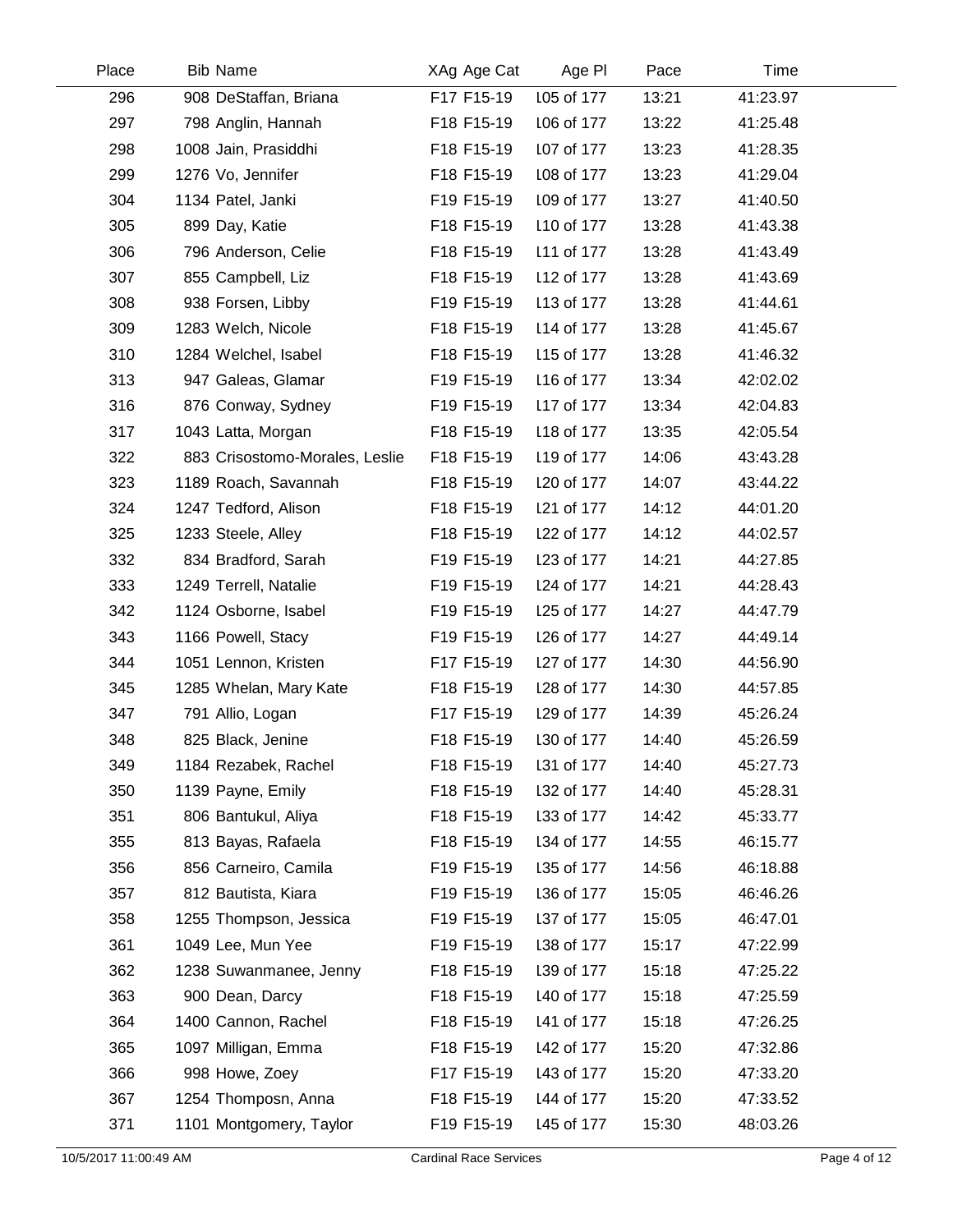| Place                 | <b>Bib Name</b>         | XAg Age Cat                   | Age PI     | Pace  | Time        |              |
|-----------------------|-------------------------|-------------------------------|------------|-------|-------------|--------------|
| 372                   | 802 Asibal, Hannah      | F19 F15-19                    | 146 of 177 | 15:30 | 48:03.38    |              |
| 387                   | 1194 Roy, Baylee        | F18 F15-19                    | 147 of 177 | 16:26 | 50:56.02    |              |
| 388                   | 831 Bordonaro, Brooke   | F18 F15-19                    | 148 of 177 | 16:26 | 50:56.39    |              |
| 389                   | 927 Fasking, Sydni      | F18 F15-19                    | 149 of 177 | 16:53 | 52:18.93    |              |
| 390                   | 1174 Qian, Elizabeth    | F18 F15-19                    | 150 of 177 | 16:53 | 52:19.43    |              |
| 392                   | 1072 Mahoney, Jordan    | F18 F15-19                    | 151 of 177 | 16:53 | 52:21.65    |              |
| 393                   | 968 Griner, Marie       | F18 F15-19                    | 152 of 177 | 16:54 | 52:22.06    |              |
| 394                   | 1003 Hunt, Kristen      | F18 F15-19                    | 153 of 177 | 16:54 | 52:24.34    |              |
| 395                   | 1212 Seals, Victoria    | F18 F15-19                    | 154 of 177 | 16:55 | 52:25.45    |              |
| 398                   | 896 Davis, Emily        | F19 F15-19                    | 155 of 177 | 17:18 | 53:38.72    |              |
| 399                   | 1147 Peregoy, Sydney    | F19 F15-19                    | 156 of 177 | 17:19 | 53:39.62    |              |
| 400                   | 1226 Smith, Allison     | F19 F15-19                    | 157 of 177 | 17:19 | 53:39.72    |              |
| 406                   | 1115 Newton, Brooke     | F18 F15-19                    | 158 of 177 | 17:50 | 55:17.24    |              |
| 408                   | 1123 Oldham, Ashley     | F19 F15-19                    | 159 of 177 | 18:04 | 56:00.83    |              |
| 409                   | 1320 Fiore, Emma        | F19 F15-19                    | 160 of 177 | 18:04 | 56:01.58    |              |
| 412                   | 897 Davis, Shakera      | F19 F15-19                    | 161 of 177 | 18:06 | 56:05.81    |              |
| 413                   | 1391 Nguyen, Selena     | F18 F15-19                    | 162 of 177 | 18:06 | 56:05.98    |              |
| 415                   | 1390 Gales, Ariana      | F18 F15-19                    | 163 of 177 | 18:07 | 56:10.75    |              |
| 416                   | 966 Griffin, Noel       | F18 F15-19                    | 164 of 177 | 18:14 | 56:31.17    |              |
| 417                   | 1125 Ozhakanat, Alicia  | F18 F15-19                    | 165 of 177 | 18:15 | 56:33.81    |              |
| 418                   | 1126 Page, Caitlyn      | F18 F15-19                    | 166 of 177 | 18:15 | 56:33.89    |              |
| 419                   | 830 Boone, Kaylee       | F19 F15-19                    | 167 of 177 | 18:15 | 56:34.04    |              |
| 422                   | 988 He, Michelle        | F18 F15-19                    | 168 of 177 | 18:38 | 57:45.51    |              |
| 423                   | 1195 Russell, Hannah    | F18 F15-19                    | 169 of 177 | 18:38 | 57:46.72    |              |
| 424                   | 930 Ferranti, Taylor    | F18 F15-19                    | 170 of 177 | 18:38 | 57:46.78    |              |
| 427                   | 916 Doney, Danelle      | F18 F15-19                    | 171 of 177 | 18:53 | 58:32.82    |              |
| 428                   | 843 Brown, Lauren       | F18 F15-19                    | 172 of 177 | 18:53 | 58:33.65    |              |
| 429                   | 1000 Huber, Emily       | F18 F15-19                    | 173 of 177 | 19:17 | 59:47.30    |              |
| 430                   | 844 Brubaker, Amy       | F18 F15-19                    | 174 of 177 | 19:17 | 59:48.15    |              |
| 432                   | 1162 Pope, Katelyn      | F18 F15-19                    | 175 of 177 | 19:19 | 59:52.12    |              |
| 440                   | 1029 Kida, Arisa        | F19 F15-19                    | 176 of 177 | 20:10 | 01:02:30.10 |              |
| 441                   | 1030 Kirby, Sara        | F18 F15-19                    | 177 of 177 | 20:11 | 01:02:32.66 |              |
| 20 to 24              |                         |                               |            |       |             |              |
| 30                    | 1315 Joyner, Megan      | F20 F20-29                    | 3 of 111   | 08:08 | 25:13.46    |              |
| 36                    | 1171 Prokopowicz, Maria | F21 F20-29                    | 4 of 111   | 08:16 | 25:38.50    |              |
| 40                    | 1039 Kwok, Mackenzie    | F21 F20-29                    | 5 of 111   | 08:24 | 26:03.91    |              |
| 41                    | 1207 Schilly, Haley     | F21 F20-29                    | 6 of 111   | 08:25 | 26:04.03    |              |
| 67                    | 1309 zheng, Lynn        | F22 F20-29                    | 8 of 111   | 08:57 | 27:43.83    |              |
| 73                    | 1302 Yapundich, Morgan  | F21 F20-29                    | 9 of 111   | 09:03 | 28:02.18    |              |
| 77                    | 1221 Silver, Anna       | F20 F20-29                    | 10 of 111  | 09:07 | 28:15.56    |              |
| 79                    | 1052 Leonard, Kresen    | F20 F20-29                    | 11 of 111  | 09:13 | 28:35.35    |              |
| 10/5/2017 11:00:50 AM |                         | <b>Cardinal Race Services</b> |            |       |             | Page 5 of 12 |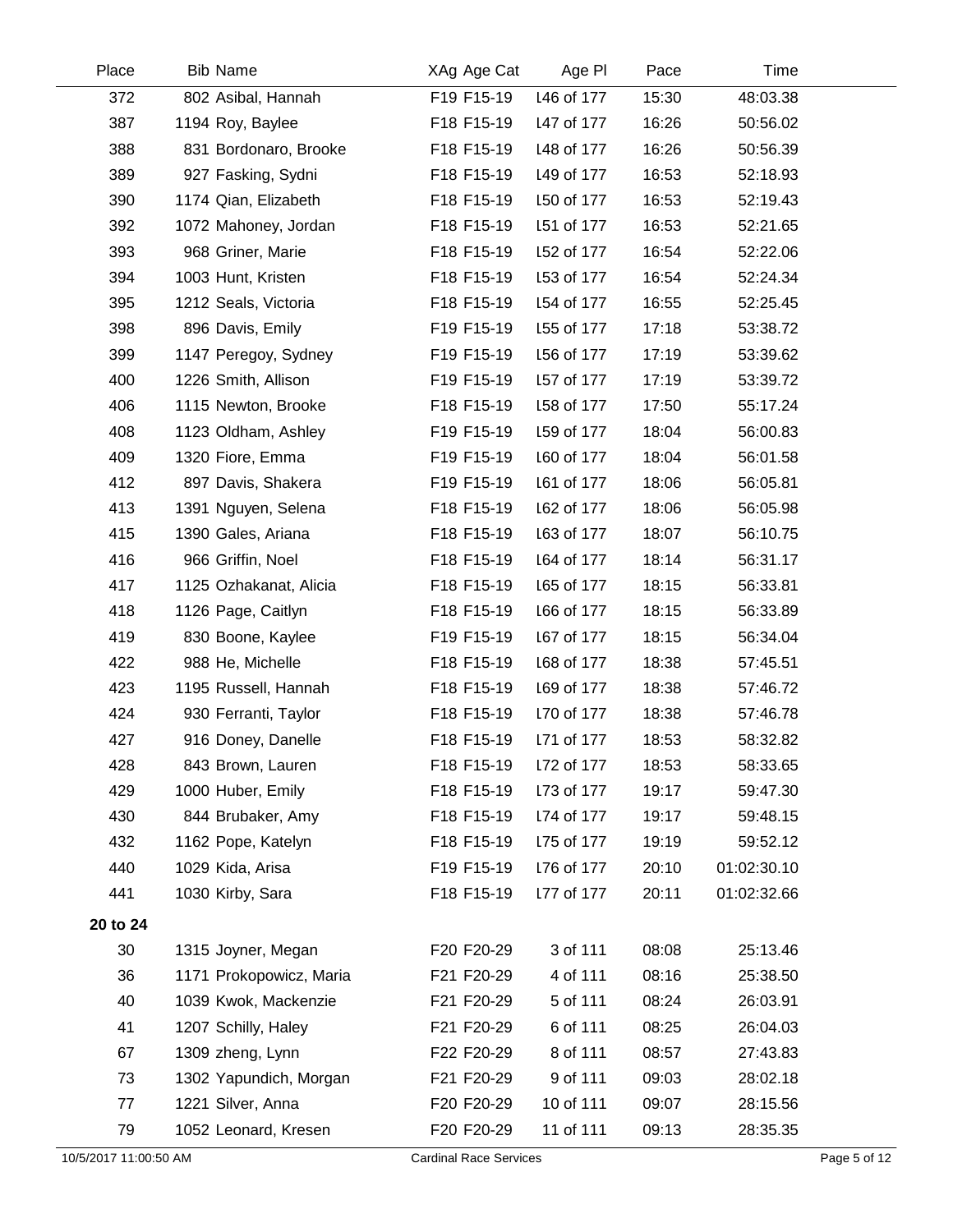| Place | <b>Bib Name</b>           | XAg Age Cat | Age PI    | Pace  | Time     |  |
|-------|---------------------------|-------------|-----------|-------|----------|--|
| 80    | 1113 Newbegin, Emma       | F20 F20-29  | 12 of 111 | 09:14 | 28:38.24 |  |
| 81    | 848 Burke, Alyssa         | F20 F20-29  | 13 of 111 | 09:15 | 28:40.53 |  |
| 91    | 1263 Townsend, Kaitlyn    | F24 F20-29  | 15 of 111 | 09:29 | 29:23.87 |  |
| 92    | 1230 Snooks, Emily        | F20 F20-29  | 16 of 111 | 09:29 | 29:25.26 |  |
| 102   | 1130 Papa, Nikol          | F20 F20-29  | 18 of 111 | 09:39 | 29:55.81 |  |
| 120   | 1183 Reilly, Jaycee       | F20 F20-29  | 19 of 111 | 09:54 | 30:42.76 |  |
| 121   | 1200 Sanzone, Kaitlin     | F21 F20-29  | 20 of 111 | 09:55 | 30:45.37 |  |
| 127   | 1133 Patel, Beyla         | F21 F20-29  | 22 of 111 | 10:08 | 31:23.66 |  |
| 131   | 889 Danes, Emily          | F21 F20-29  | 23 of 111 | 10:10 | 31:31.32 |  |
| 134   | 965 Greshko, Cassidy      | F21 F20-29  | 24 of 111 | 10:14 | 31:42.38 |  |
| 136   | 967 Griffin, Rebecca      | F21 F20-29  | 25 of 111 | 10:14 | 31:42.70 |  |
| 140   | 1242 Tanke, Natalie       | F22 F20-29  | 27 of 111 | 10:15 | 31:45.49 |  |
| 141   | 982 Hardesty, Deanna      | F23 F20-29  | 28 of 111 | 10:15 | 31:45.68 |  |
| 142   | 1104 Morales, Meghan      | F21 F20-29  | 29 of 111 | 10:15 | 31:47.76 |  |
| 143   | 877 Corbett, Julia        | F20 F20-29  | 30 of 111 | 10:16 | 31:48.43 |  |
| 144   | 790 Allen, Kala           | F23 F20-29  | 31 of 111 | 10:16 | 31:49.17 |  |
| 145   | 1279 Wanda, Lisa          | F24 F20-29  | 32 of 111 | 10:16 | 31:49.35 |  |
| 147   | 1045 Laurio, Shannon      | F20 F20-29  | 33 of 111 | 10:20 | 32:01.89 |  |
| 149   | 1236 Suman, Julia         | F23 F20-29  | 34 of 111 | 10:22 | 32:08.14 |  |
| 152   | 935 Fisher, Brooke        | F20 F20-29  | 35 of 111 | 10:25 | 32:17.92 |  |
| 155   | 1011 Jessamy, Robin       | F21 F20-29  | 36 of 111 | 10:32 | 32:39.82 |  |
| 156   | 811 Bautista, Denice      | F21 F20-29  | 37 of 111 | 10:32 | 32:39.92 |  |
| 162   | 1177 Quilici, Gianna      | F21 F20-29  | 38 of 111 | 10:39 | 33:00.86 |  |
| 169   | 1206 Scarborough, Emily   | F22 F20-29  | 41 of 111 | 10:44 | 33:17.34 |  |
| 170   | 1085 McAdon, Sarah        | F20 F20-29  | 42 of 111 | 10:45 | 33:19.85 |  |
| 174   | 1303 Zeng, Shirley        | F21 F20-29  | 43 of 111 | 10:48 | 33:30.30 |  |
| 175   | 1213 Sefler, Megan        | F21 F20-29  | 44 of 111 | 10:49 | 33:32.06 |  |
| 176   | 874 Connelly, Alexandria  | F22 F20-29  | 45 of 111 | 10:51 | 33:38.06 |  |
| 178   | 913 Ditmore, Georgia      | F24 F20-29  | 47 of 111 | 10:54 | 33:46.65 |  |
| 191   | 1217 Shah, Sonam          | F21 F20-29  | 49 of 111 | 11:08 | 34:29.33 |  |
| 193   | 985 Harris, Taylor        | F23 F20-29  | 50 of 111 | 11:08 | 34:32.09 |  |
| 196   | 1301 Yanoschak, Alexandra | F20 F20-29  | 51 of 111 | 11:10 | 34:37.21 |  |
| 197   | 837 Britt, Abby           | F20 F20-29  | 52 of 111 | 11:10 | 34:37.45 |  |
| 202   | 1211 Schwartz, Lily       | F20 F20-29  | 54 of 111 | 11:23 | 35:18.36 |  |
| 212   | 1182 Rebbeor, Sarah       | F20 F20-29  | 55 of 111 | 11:37 | 35:59.95 |  |
| 214   | 836 Branch, Meredith      | F21 F20-29  | 56 of 111 | 11:38 | 36:03.85 |  |
| 236   | 1232 Sorensen, Julia      | F21 F20-29  | 58 of 111 | 11:57 | 37:01.29 |  |
| 241   | 884 Culotta, Olivia       | F20 F20-29  | 59 of 111 | 12:11 | 37:44.79 |  |
| 244   | 810 Bauert, Lia           | F20 F20-29  | 60 of 111 | 12:14 | 37:54.06 |  |
| 245   | 865 Chen, Annie           | F20 F20-29  | 61 of 111 | 12:14 | 37:54.70 |  |
| 249   | 1114 Newell, Morgan       | F21 F20-29  | 62 of 111 | 12:18 | 38:08.58 |  |
|       |                           |             |           |       |          |  |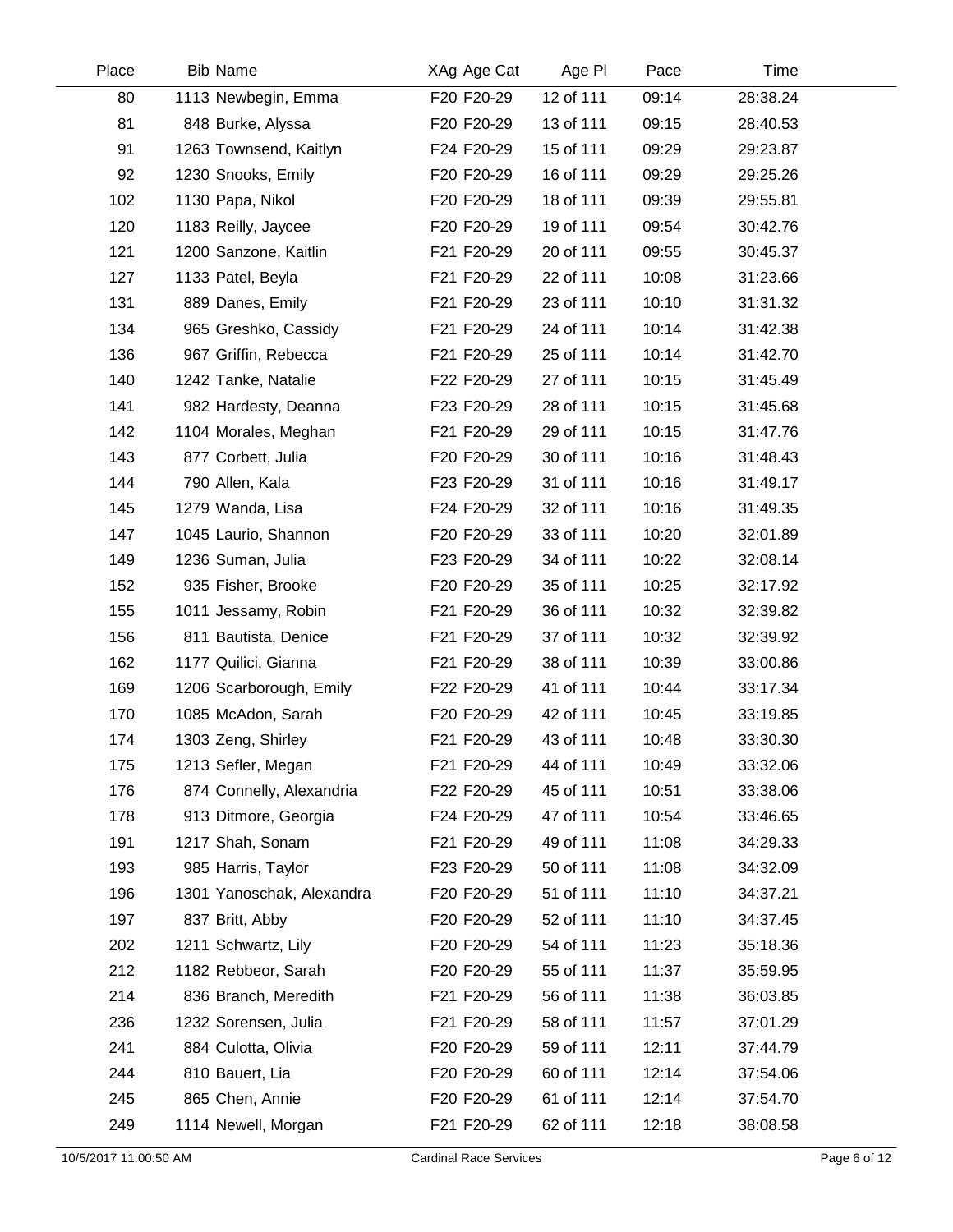| Place                 | <b>Bib Name</b>               | XAg Age Cat                   | Age PI     | Pace  | Time        |              |
|-----------------------|-------------------------------|-------------------------------|------------|-------|-------------|--------------|
| 250                   | 1012 Johnson, Imani           | F21 F20-29                    | 63 of 111  | 12:18 | 38:09.01    |              |
| 251                   | 1225 Slife, Callie            | F20 F20-29                    | 64 of 111  | 12:19 | 38:10.17    |              |
| 257                   | 958 Gilmore, Brianna          | F20 F20-29                    | 66 of 111  | 12:23 | 38:22.35    |              |
| 265                   | 1024 Keller, Cassidy          | F20 F20-29                    | 69 of 111  | 12:34 | 38:57.71    |              |
| 268                   | 1071 Maganga, Ethe            | F21 F20-29                    | 70 of 111  | 12:35 | 39:00.77    |              |
| 283                   | 1090 McManus, Sabrina         | F24 F20-29                    | 71 of 111  | 12:59 | 40:14.91    |              |
| 284                   | 937 Flannery, Katie           | F24 F20-29                    | 72 of 111  | 13:01 | 40:21.45    |              |
| 285                   | 845 Bryant, Taylor            | F24 F20-29                    | 73 of 111  | 13:01 | 40:21.98    |              |
| 300                   | 961 Goodson, Kaitlyn          | F21 F20-29                    | 74 of 111  | 13:24 | 41:31.24    |              |
| 302                   | 1108 Naik, Pooja              | F20 F20-29                    | 75 of 111  | 13:26 | 41:39.34    |              |
| 303                   | 1038 Kumar, Shivani           | F20 F20-29                    | 76 of 111  | 13:26 | 41:39.44    |              |
| 311                   | 940 Franklin, Taylor          | F20 F20-29                    | 77 of 111  | 13:30 | 41:50.75    |              |
| 319                   | 986 Hass, Anna-Kathryn        | F20 F20-29                    | 80 of 111  | 13:52 | 42:58.65    |              |
| 320                   | 1063 Lowman, Mackenzie        | F20 F20-29                    | 81 of 111  | 13:52 | 42:58.75    |              |
| 326                   | 1257 Toler, Margarita         | F22 F20-29                    | 83 of 111  | 14:15 | 44:10.74    |              |
| 331                   | 917 Dorrier, Jamie            | F20 F20-29                    | 86 of 111  | 14:21 | 44:27.62    |              |
| 338                   | 1386 Nixon, Hannah            | F21 F20-29                    | 88 of 111  | 14:26 | 44:43.38    |              |
| 339                   | 1239 Suzuki, Yuri             | F20 F20-29                    | 89 of 111  | 14:26 | 44:44.60    |              |
| 340                   | 1095 Millard, Marissa         | F20 F20-29                    | 90 of 111  | 14:26 | 44:45.32    |              |
| 341                   | 1131 Park, Olivia             | F20 F20-29                    | 91 of 111  | 14:26 | 44:45.76    |              |
| 346                   | 1103 Moorehead, Tatyania      | F24 F20-29                    | 92 of 111  | 14:39 | 45:24.72    |              |
| 352                   | 1248 Teoh, Ashley             | F20 F20-29                    | 93 of 111  | 14:42 | 45:33.81    |              |
| 353                   | 1216 Sey, Nancy               | F22 F20-29                    | 94 of 111  | 14:54 | 46:12.73    |              |
| 354                   | 794 Amponsah, Edith           | F22 F20-29                    | 95 of 111  | 14:55 | 46:12.98    |              |
| 382                   | 1240 Swan, Katelyn            | F22 F20-29                    | 97 of 111  | 16:22 | 50:42.93    |              |
| 383                   | 797 Andrews, Molly            | F21 F20-29                    | 98 of 111  | 16:22 | 50:43.55    |              |
| 391                   | 1112 netkovick, Victoria      | F20 F20-29                    | 99 of 111  | 16:53 | 52:21.03    |              |
| 396                   | 893 Daniel, Kamari            | F20 F20-29                    | 100 of 111 | 16:56 | 52:30.85    |              |
| 402                   | 1319 Brinkley, Eliza          | F24 F20-29                    | 102 of 111 | 17:21 | 53:45.68    |              |
| 410                   | 933 Fiets, Allegra            | F20 F20-29                    | 103 of 111 | 18:05 | 56:02.25    |              |
| 411                   | 934 Fiets, Annika             | F20 F20-29                    | 104 of 111 | 18:05 | 56:03.55    |              |
| 425                   | 1199 Sams, Harli              | F21 F20-29                    | 105 of 111 | 18:43 | 58:01.69    |              |
| 426                   | 977 Gutshall, Emily           | F20 F20-29                    | 106 of 111 | 18:43 | 58:02.34    |              |
| 431                   | 1215 Serber, Katherine        | F20 F20-29                    | 107 of 111 | 19:18 | 59:50.15    |              |
| 435                   | 1110 nakoji, reimi            | F20 F20-29                    | 108 of 111 | 20:08 | 01:02:25.25 |              |
| 436                   | 1054 Li, Mengyi               | F21 F20-29                    | 109 of 111 | 20:08 | 01:02:25.47 |              |
| 438                   | 1073 mamtha, madasamy ravi na | F21 F20-29                    | 110 of 111 | 20:09 | 01:02:27.36 |              |
| 439                   | 870 chow, cherie              | F21 F20-29                    | 111 of 111 | 20:09 | 01:02:27.96 |              |
| 25 to 29              |                               |                               |            |       |             |              |
| $\overline{7}$        | 1158 Pleasants, Eleanor       | F28 F20-29                    | 1 of 111   | 07:06 | 22:01.86    |              |
| 19                    | 1259 Topazian, Hillary        | F26 F20-29                    | 2 of 111   | 07:38 | 23:39.34    |              |
| 10/5/2017 11:00:51 AM |                               | <b>Cardinal Race Services</b> |            |       |             | Page 7 of 12 |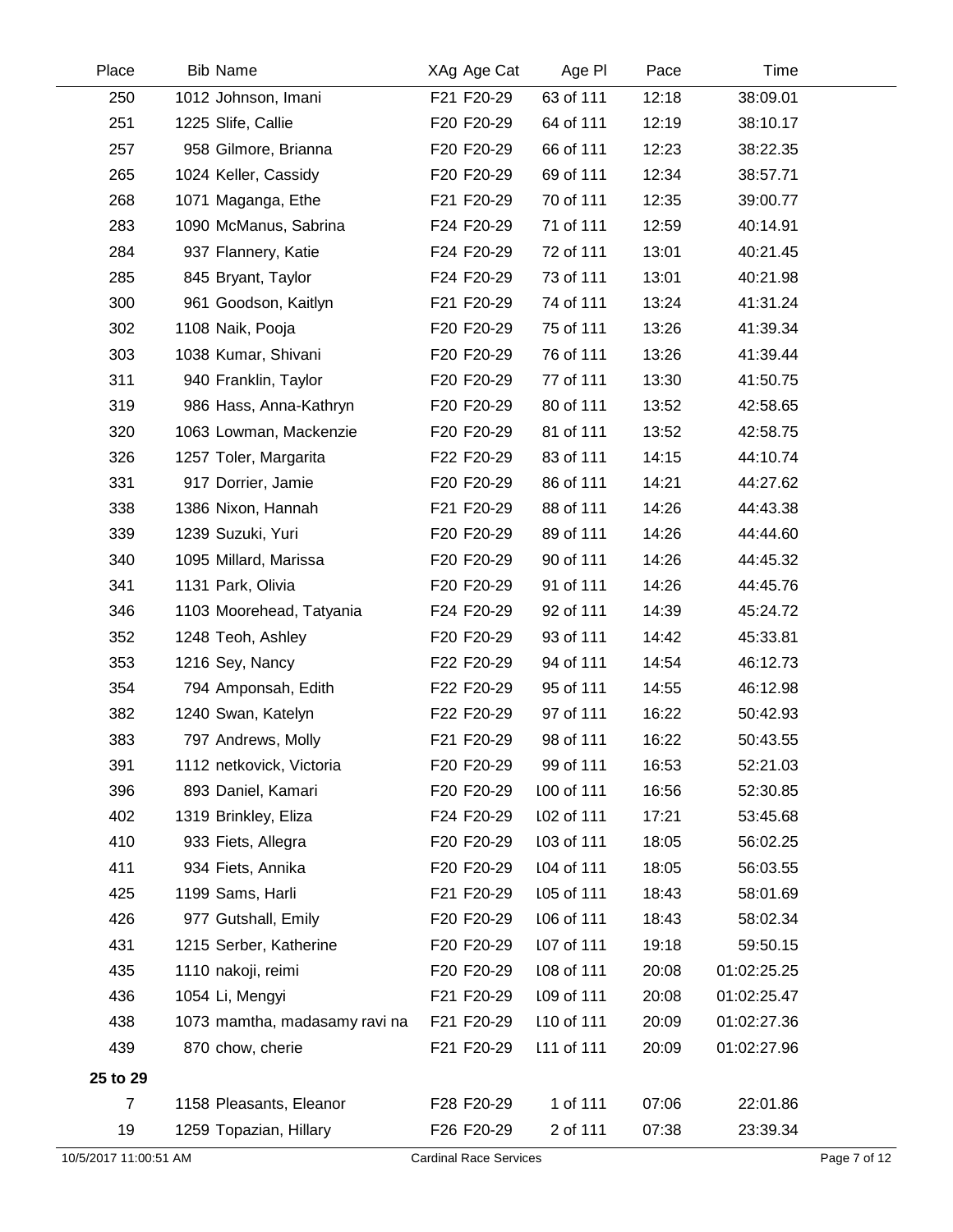| Place    | <b>Bib Name</b>            | XAg Age Cat | Age PI     | Pace  | Time        |  |
|----------|----------------------------|-------------|------------|-------|-------------|--|
| 50       | 1170 Prokopowicz, Caroline | F25 F20-29  | 7 of 111   | 08:38 | 26:46.40    |  |
| 86       | 1198 Saiheng, Lucy         | F25 F20-29  | 14 of 111  | 09:22 | 29:01.64    |  |
| 94       | 1289 Wilder, Miriam        | F28 F20-29  | 17 of 111  | 09:34 | 29:40.01    |  |
| 125      | 939 Frady, Amber           | F27 F20-29  | 21 of 111  | 10:03 | 31:07.99    |  |
| 139      | 1089 Mcintosh, Julie       | F25 F20-29  | 26 of 111  | 10:15 | 31:45.17    |  |
| 166      | 964 Greeson, Katja         | F27 F20-29  | 39 of 111  | 10:44 | 33:15.59    |  |
| 168      | 873 Connell, Megan         | F28 F20-29  | 40 of 111  | 10:44 | 33:16.43    |  |
| 177      | 1222 Silver, Lauren        | F25 F20-29  | 46 of 111  | 10:51 | 33:39.38    |  |
| 180      | 1392 Herrera, Kristina     | F25 F20-29  | 48 of 111  | 10:58 | 33:59.09    |  |
| 200      | 892 Daniel, Devan          | F25 F20-29  | 53 of 111  | 11:15 | 34:53.54    |  |
| 221      | 903 Della Flora, Andiara   | F29 F20-29  | 57 of 111  | 11:45 | 36:24.27    |  |
| 255      | 839 Britton, Elizabeth     | F26 F20-29  | 65 of 111  | 12:21 | 38:16.04    |  |
| 258      | 1187 Ritt, Missy           | F28 F20-29  | 67 of 111  | 12:25 | 38:29.94    |  |
| 259      | 859 Castro, Denisse        | F25 F20-29  | 68 of 111  | 12:27 | 38:34.30    |  |
| 314      | 818 Benitez, Cece          | F25 F20-29  | 78 of 111  | 13:34 | 42:03.92    |  |
| 315      | 1191 Rock, Marissa         | F26 F20-29  | 79 of 111  | 13:34 | 42:04.24    |  |
| 321      | 1274 Vincent, Keara        | F27 F20-29  | 82 of 111  | 14:05 | 43:40.71    |  |
| 328      | 862 Cavalieri, Jennifer    | F29 F20-29  | 84 of 111  | 14:19 | 44:22.48    |  |
| 330      | 842 Brown, Julia           | F27 F20-29  | 85 of 111  | 14:20 | 44:25.35    |  |
| 335      | 1151 Petrimoulx, Brittany  | F29 F20-29  | 87 of 111  | 14:24 | 44:36.90    |  |
| 378      | 1280 Wang, Xinxin          | F26 F20-29  | 96 of 111  | 15:44 | 48:47.34    |  |
| 401      | 885 Cushing, Caitlin       | F27 F20-29  | 101 of 111 | 17:20 | 53:42.68    |  |
| 30 to 34 |                            |             |            |       |             |  |
| 167      | 1096 Miller, Michelle      | F30 F30-44  | 5 of 15    | 10:44 | 33:15.85    |  |
| 199      | 974 Gupta, Isha            | F30 F30-44  | 6 of 15    | 11:13 | 34:45.54    |  |
| 228      | 1210 Schutze, Carolin      | F31 F30-44  | 7 of 15    | 11:50 | 36:39.64    |  |
| 290      | 1209 Schmitz, Sarah        | F31 F30-44  | 8 of 15    | 13:10 | 40:47.81    |  |
| 445      | 1312 Gurisko, Laura        | F32 F30-44  | 14 of 15   | 20:35 | 01:03:47.39 |  |
| 450      | 945 FUTRELL, ERICA         | F33 F30-44  | 15 of 15   | 21:20 | 01:06:08.66 |  |
| 35 to 39 |                            |             |            |       |             |  |
| 108      | 901 DeCastro, Leticia      | F38 F30-44  | 2 of 15    | 09:48 | 30:22.20    |  |
| 150      | 854 Calderon, Angela       | F38 F30-44  | 4 of 15    | 10:23 | 32:10.82    |  |
| 374      | 1066 Ludlam, Taylor        | F38 F30-44  | 9 of 15    | 15:31 | 48:06.80    |  |
| 380      | 1202 Sather, Lauren        | F39 F30-44  | 10 of 15   | 16:19 | 50:34.14    |  |
| 40 to 44 |                            |             |            |       |             |  |
| 90       | 1291 Willets, Nicole       | F44 F30-44  | 1 of 15    | 09:28 | 29:21.18    |  |
| 135      | 1261 Tormollen, Suzanne    | F43 F30-44  | 3 of 15    | 10:14 | 31:42.54    |  |
| 384      | 918 Dreyfus, Alissa        | F43 F30-44  | 11 of 15   | 16:22 | 50:43.79    |  |
| 421      | 996 Hooks, Elizabeth       | F43 F30-44  | 12 of 15   | 18:35 | 57:36.67    |  |
|          |                            |             |            |       |             |  |
| 434      | 1163 Pope, Michelle        | F41 F30-44  | 13 of 15   | 19:24 | 01:00:08.49 |  |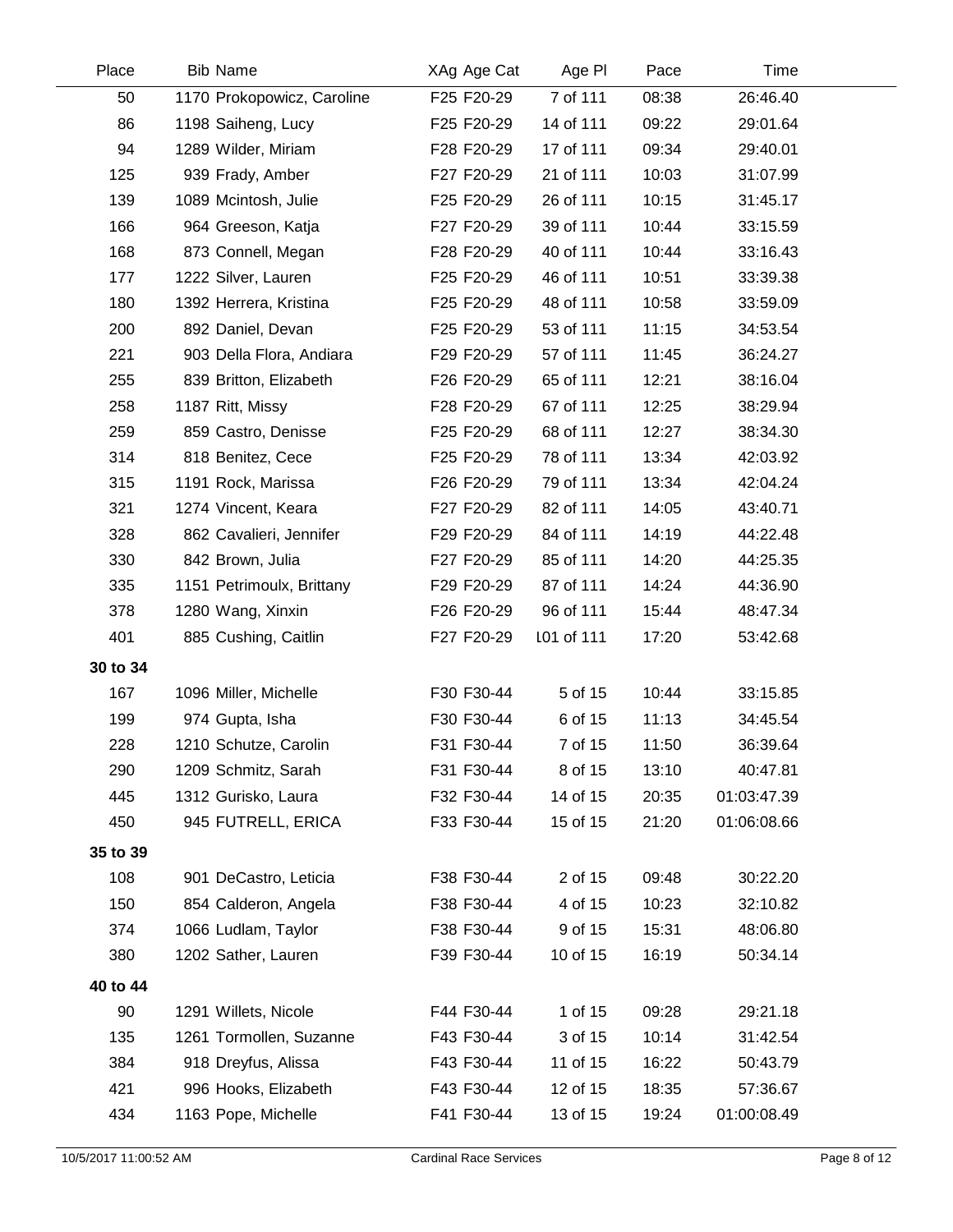| Place    | <b>Bib Name</b>          | XAg Age Cat | Age PI   | Pace  | Time        |  |
|----------|--------------------------|-------------|----------|-------|-------------|--|
| 45 to 49 |                          |             |          |       |             |  |
| 106      | 978 Hale, Pamela         | F47 F45-59  | 2 of 13  | 09:44 | 30:10.80    |  |
| 211      | 997 Horner, Ellen        | F47 F45-59  | 3 of 13  | 11:36 | 35:58.73    |  |
| 282      | 1022 Kearns, Victoria    | F46 F45-59  | 5 of 13  | 12:58 | 40:10.77    |  |
| 407      | 1116 Newton, Kim         | F45 F45-59  | 9 of 13  | 17:51 | 55:21.40    |  |
| 444      | 1287 WICKER, LISA        | F46 F45-59  | 11 of 13 | 20:28 | 01:03:28.16 |  |
| 50 to 54 |                          |             |          |       |             |  |
| 263      | 1296 Wittekind, Maggie   | F50 F45-59  | 4 of 13  | 12:32 | 38:50.57    |  |
| 318      | 832 Boulenger, Elizabeth | F51 F45-59  | 6 of 13  | 13:35 | 42:06.45    |  |
| 359      | 829 Bolick, Amy          | F50 F45-59  | 7 of 13  | 15:14 | 47:14.45    |  |
| 451      | 1396 Futrell, Sherri     | F54 F45-59  | 13 of 13 | 21:20 | 01:06:08.75 |  |
| 55 to 59 |                          |             |          |       |             |  |
| 83       | 800 Arnosti, Carol       | F55 F45-59  | 1 of 13  | 09:17 | 28:47.88    |  |
| 397      | 1314 Hayes, Julie        | F57 F45-59  | 8 of 13  | 17:17 | 53:34.26    |  |
| 442      | 1197 Rynkiewicz, Maria   | F56 F45-59  | 10 of 13 | 20:11 | 01:02:33.19 |  |
| 447      | 894 Daniel, Kimberly     | F55 F45-59  | 12 of 13 | 21:00 | 01:05:04.70 |  |
| 60 to 64 |                          |             |          |       |             |  |
| 93       | 835 Brady, Patty         | F63 F60-99  | 1 of $2$ | 09:32 | 29:33.98    |  |
| 405      | 1145 PENROSE, KATHY      | F60 F60-99  | 2 of 2   | 17:36 | 54:32.19    |  |
| M        |                          |             |          |       |             |  |
| 5 to 9   |                          |             |          |       |             |  |
| 369      | 1065 Ludlam, Conor       | M6 M2-14    | 4 of 11  | 15:29 | 47:58.38    |  |
| 370      | 1067 Ludlam, Thomas      | M8 M2-14    | 5 of 11  | 15:29 | 48:00.75    |  |
| 376      | 1157 Player, Winston     | M7 M2-14    | 6 of 11  | 15:31 | 48:07.22    |  |
| 377      | 1155 Player, Jon         | M5 M2-14    | 7 of 11  | 15:31 | 48:07.43    |  |
| 386      | 921 Eaton, Caleb         | M9 M2-14    | 8 of 11  | 16:23 | 50:48.65    |  |
| 420      | 861 Causley, Robert      | M5 M2-14    | 9 of 11  | 18:34 | 57:34.54    |  |
| 448      | 946 Futrell, Ethan       | M8 M2-14    | 10 of 11 | 21:19 | 01:06:04.92 |  |
| 449      | 1395 Futrell, Owen       | M5 M2-14    | 11 of 11 | 21:20 | 01:06:07.62 |  |
| 10 to 14 |                          |             |          |       |             |  |
| 9        | 1144 Penne, Alex         | M14 M2-14   | 1 of 11  | 07:11 | 22:16.53    |  |
| 88       | 1290 Willets, Nicholas   | M13 M2-14   | 2 of 11  | 09:27 | 29:17.80    |  |
| 137      | 1260 Tormollen, Sander   | M11 M2-14   | 3 of 11  | 10:14 | 31:42.99    |  |
| 15 to 19 |                          |             |          |       |             |  |
| 1        | 1082 Mays, Carson        | M19 M15-19  | 1 of 53  | 06:28 | 20:02.91    |  |
| 3        | 1094 Meng, Qian          | M18 M15-19  | 2 of 53  | 06:42 | 20:44.96    |  |
| 4        | 1091 McManus, Shane      | M18 M15-19  | 3 of 53  | 06:49 | 21:08.14    |  |
| 10       | 905 DePasquale, Lucas    | M18 M15-19  | 4 of 53  | 07:13 | 22:21.15    |  |
| 11       | 1153 Picado, Jose        | M18 M15-19  | 5 of 53  | 07:13 | 22:21.50    |  |
|          |                          |             |          |       |             |  |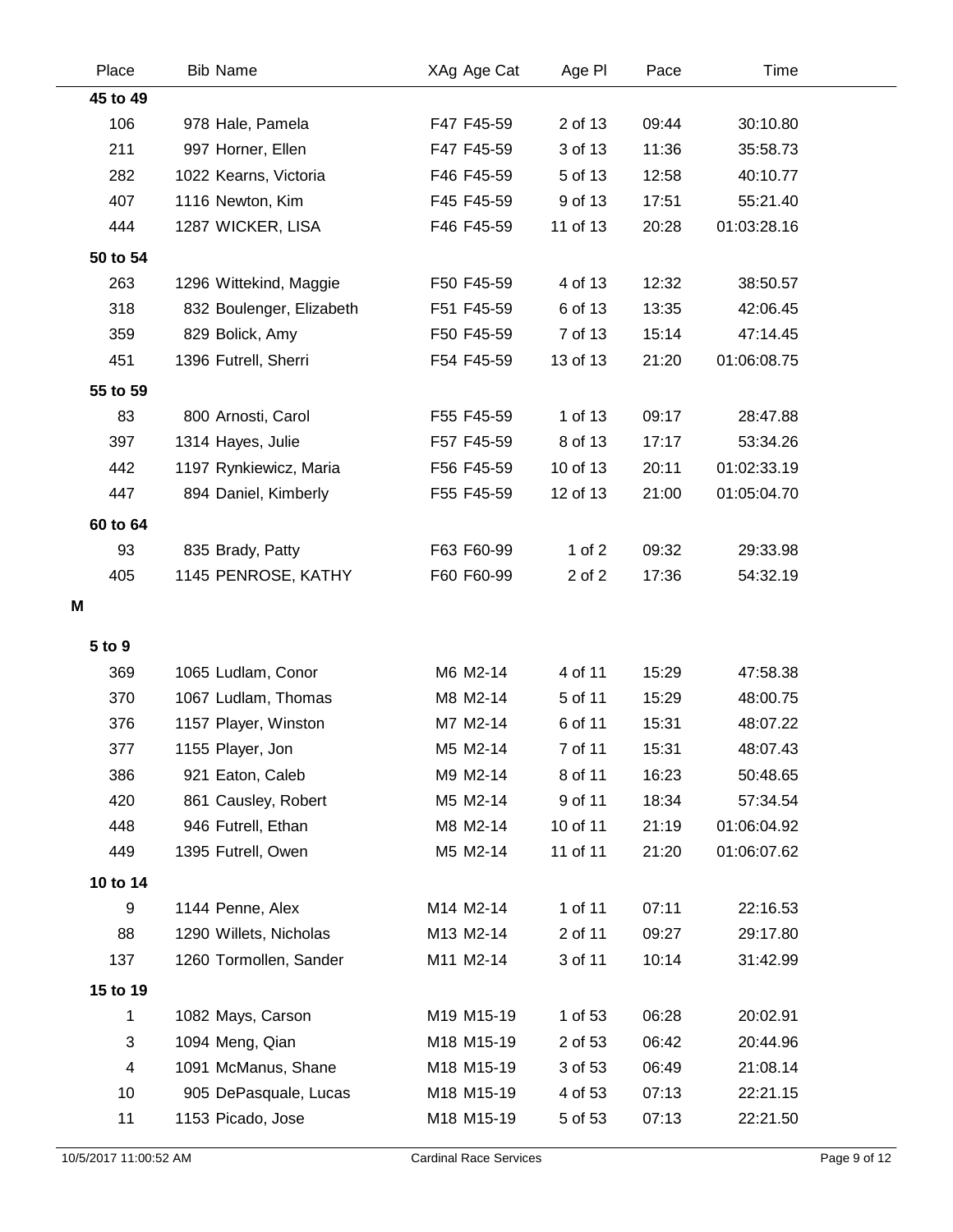| Place | <b>Bib Name</b>            | XAg Age Cat | Age PI   | Pace  | Time     |  |
|-------|----------------------------|-------------|----------|-------|----------|--|
| 12    | 1253 Theissen, Benton      | M19 M15-19  | 6 of 53  | 07:18 | 22:38.46 |  |
| 13    | 1080 Massion, Elias        | M18 M15-19  | 7 of 53  | 07:22 | 22:50.90 |  |
| 21    | 841 Brown, Ben             | M18 M15-19  | 8 of 53  | 07:39 | 23:42.65 |  |
| 22    | 1275 Vitt, Dylan           | M18 M15-19  | 9 of 53  | 07:40 | 23:44.97 |  |
| 23    | 1196 Ryan, Jacob           | M19 M15-19  | 10 of 53 | 07:41 | 23:49.43 |  |
| 25    | 1224 Sirdeshmukh, Sidharth | M18 M15-19  | 11 of 53 | 07:44 | 23:57.15 |  |
| 27    | 1299 Wooten, Maxwell       | M19 M15-19  | 12 of 53 | 07:53 | 24:26.99 |  |
| 33    | 942 Friedman, Joe          | M18 M15-19  | 13 of 53 | 08:15 | 25:34.24 |  |
| 34    | 1161 Poole, Spencer        | M18 M15-19  | 14 of 53 | 08:15 | 25:34.40 |  |
| 38    | 1046 Lauzier, Francis      | M18 M15-19  | 15 of 53 | 08:20 | 25:49.86 |  |
| 45    | 1088 McDonald, Nicholas    | M18 M15-19  | 16 of 53 | 08:32 | 26:25.87 |  |
| 53    | 906 Dershem, lan           | M19 M15-19  | 17 of 53 | 08:41 | 26:55.31 |  |
| 55    | 828 Boggia, Liam           | M18 M15-19  | 18 of 53 | 08:43 | 27:01.18 |  |
| 69    | 954 Garrett, Thomas        | M15 M15-19  | 19 of 53 | 09:01 | 27:56.63 |  |
| 74    | 1009 Jamrog, Christopher   | M18 M15-19  | 20 of 53 | 09:03 | 28:03.60 |  |
| 75    | 1047 LaVigne, David        | M19 M15-19  | 21 of 53 | 09:03 | 28:03.71 |  |
| 76    | 1083 McAdon, Kelse         | M16 M15-19  | 22 of 53 | 09:05 | 28:10.77 |  |
| 82    | 1306 Zhang, Samuel         | M18 M15-19  | 23 of 53 | 09:15 | 28:41.35 |  |
| 84    | 1042 Latta, Drew           | M17 M15-19  | 24 of 53 | 09:18 | 28:50.53 |  |
| 85    | 992 Holden, Cadan          | M18 M15-19  | 25 of 53 | 09:20 | 28:57.21 |  |
| 96    | 981 Hanback, Tyger         | M19 M15-19  | 26 of 53 | 09:35 | 29:41.25 |  |
| 99    | 1243 Tarasen, Matthew      | M18 M15-19  | 27 of 53 | 09:38 | 29:52.17 |  |
| 103   | 1269 Unrue, Samuel         | M19 M15-19  | 28 of 53 | 09:41 | 29:59.68 |  |
| 112   | 1092 Meinders, Will        | M18 M15-19  | 29 of 53 | 09:50 | 30:28.75 |  |
| 114   | 1175 Quezada, Jose         | M18 M15-19  | 30 of 53 | 09:50 | 30:29.34 |  |
| 115   | 1179 Ramirez, Rick         | M18 M15-19  | 31 of 53 | 09:50 | 30:30.07 |  |
| 116   | 1064 Lucas, Bruce          | M17 M15-19  | 32 of 53 | 09:53 | 30:37.51 |  |
| 119   | 804 Bafia, Nicholas        | M19 M15-19  | 33 of 53 | 09:54 | 30:42.21 |  |
| 128   | 1122 O'Brien, Connor       | M19 M15-19  | 34 of 53 | 10:09 | 31:26.52 |  |
| 164   | 1393 Grossman, Alton       | M18 M15-19  | 35 of 53 | 10:41 | 33:05.91 |  |
| 184   | 925 Falcinelli, Evan       | M18 M15-19  | 36 of 53 | 11:03 | 34:14.09 |  |
| 186   | 1282 Warmuth, Owen         | M18 M15-19  | 37 of 53 | 11:03 | 34:15.64 |  |
| 207   | 1172 Provencher, Nicholas  | M18 M15-19  | 38 of 53 | 11:33 | 35:46.76 |  |
| 215   | 882 Creef, Brady           | M18 M15-19  | 39 of 53 | 11:38 | 36:04.11 |  |
| 216   | 1093 Melfi, Will           | M18 M15-19  | 40 of 53 | 11:39 | 36:06.40 |  |
| 220   | 1388 Mohr, Brendan         | M19 M15-19  | 41 of 53 | 11:44 | 36:22.80 |  |
| 222   | 1389 Byun, Aaron           | M18 M15-19  | 42 of 53 | 11:45 | 36:24.59 |  |
| 247   | 1149 Perisich, Nicholas    | M18 M15-19  | 43 of 53 | 12:16 | 38:00.26 |  |
| 248   | 1264 Tran, Wesley          | M18 M15-19  | 44 of 53 | 12:16 | 38:01.16 |  |
| 252   | 1027 Ketchie, Bryan        | M19 M15-19  | 45 of 53 | 12:19 | 38:10.46 |  |
| 254   | 1068 Ma, Tony              | M18 M15-19  | 46 of 53 | 12:20 | 38:15.54 |  |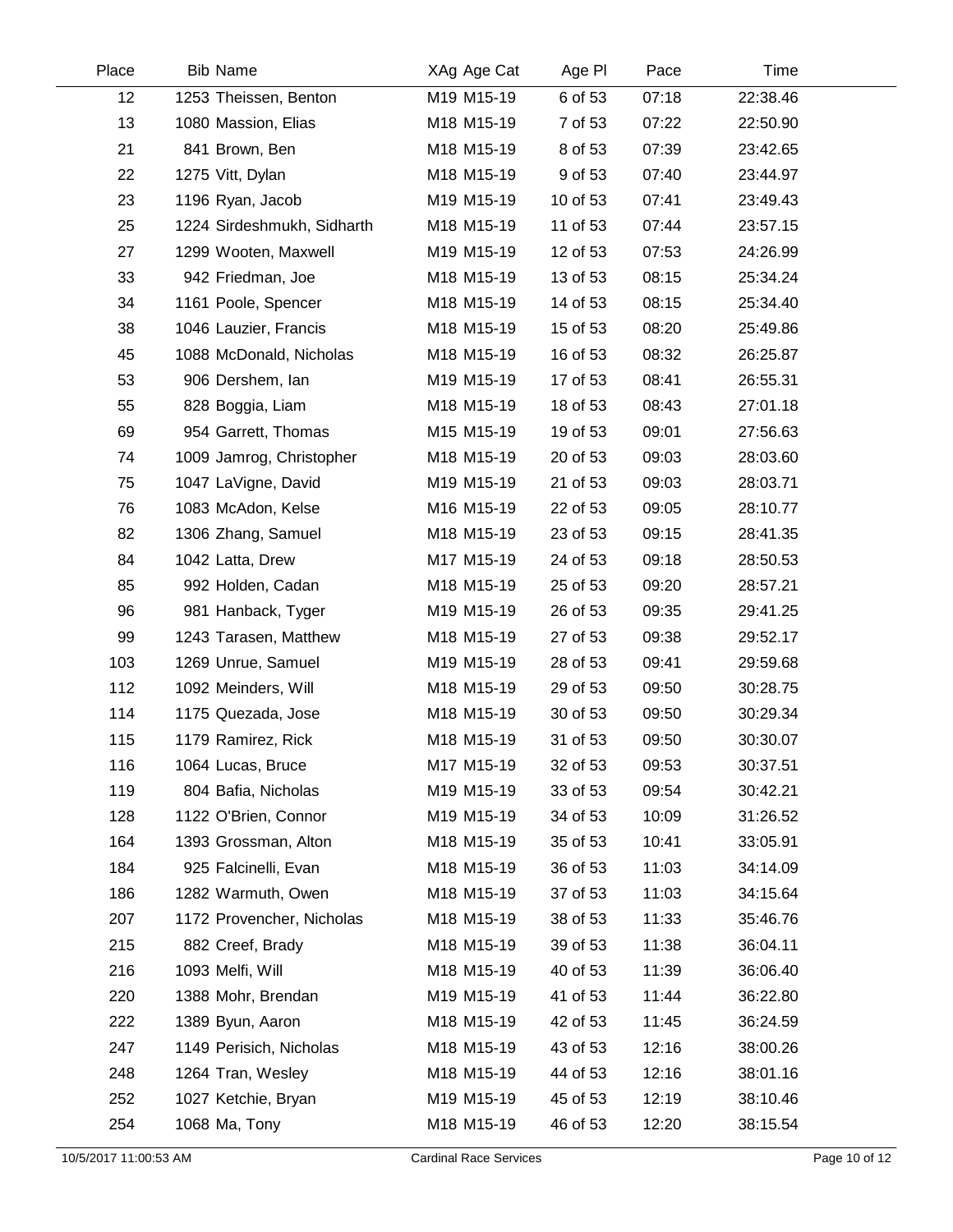| Place          | <b>Bib Name</b>             | XAg Age Cat | Age PI   | Pace  | Time        |  |
|----------------|-----------------------------|-------------|----------|-------|-------------|--|
| 279            | 1021 Kearns, Reilly         | M17 M15-19  | 47 of 53 | 12:55 | 40:03.36    |  |
| 336            | 1185 Rhodes, Evan           | M18 M15-19  | 48 of 53 | 14:24 | 44:37.13    |  |
| 337            | 1028 Khan, Azlan            | M18 M15-19  | 49 of 53 | 14:24 | 44:38.10    |  |
| 385            | 920 Eaton, Bryson           | M16 M15-19  | 50 of 53 | 16:23 | 50:46.80    |  |
| 403            | 1304 Zhang, (Joey)Chengyang | M18 M15-19  | 51 of 53 | 17:25 | 53:59.27    |  |
| 414            | 1015 Kamiya, Masaaki        | M18 M15-19  | 52 of 53 | 18:07 | 56:09.90    |  |
| 433            | 980 Hamby, Ben              | M19 M15-19  | 53 of 53 | 19:19 | 59:52.28    |  |
| 20 to 24       |                             |             |          |       |             |  |
| $\overline{c}$ | 1075 Mann, Derek            | M20 M20-29  | 1 of 39  | 06:33 | 20:17.88    |  |
| 15             | 1387 DeFiglia, Chris        | M21 M20-29  | 4 of 39  | 07:26 | 23:02.13    |  |
| 16             | 871 Clawson, Samuel         | M21 M20-29  | 5 of 39  | 07:31 | 23:19.42    |  |
| 17             | 1159 Pless, Matt            | M24 M20-29  | 6 of 39  | 07:35 | 23:29.48    |  |
| 18             | 799 Arneberg, Jasper        | M23 M20-29  | 7 of 39  | 07:38 | 23:39.00    |  |
| 29             | 1059 Lopez, Carlos          | M22 M20-29  | 8 of 39  | 08:04 | 25:00.52    |  |
| 32             | 928 Fernandez, Eddy         | M20 M20-29  | 9 of 39  | 08:11 | 25:21.27    |  |
| 37             | 1060 Lopez, Christian       | M20 M20-29  | 10 of 39 | 08:18 | 25:44.10    |  |
| 39             | 1168 Pratt, Morgan          | M21 M20-29  | 11 of 39 | 08:24 | 26:03.58    |  |
| 42             | 1190 Roche, Spencer         | M20 M20-29  | 12 of 39 | 08:25 | 26:04.12    |  |
| 48             | 878 Cornacchio, Devin       | M20 M20-29  | 13 of 39 | 08:36 | 26:38.91    |  |
| 52             | 1034 Kolb, Thomas           | M24 M20-29  | 14 of 39 | 08:39 | 26:49.12    |  |
| 60             | 915 Doherty, Kyle           | M20 M20-29  | 15 of 39 | 08:48 | 27:16.44    |  |
| 71             | 1244 Taylor, Austin         | M20 M20-29  | 16 of 39 | 09:01 | 27:58.02    |  |
| 72             | 1231 Snooks, Hunter         | M23 M20-29  | 17 of 39 | 09:01 | 27:58.20    |  |
| 97             | 1219 Shrestha, Bimba        | M20 M20-29  | 18 of 39 | 09:35 | 29:42.10    |  |
| 98             | 1237 Sundhar, Svetak        | M20 M20-29  | 19 of 39 | 09:38 | 29:51.75    |  |
| 122            | 1016 Karg, David            | M22 M20-29  | 20 of 39 | 09:55 | 30:45.42    |  |
| 148            | 1044 Laurio, Luke           | M21 M20-29  | 25 of 39 | 10:20 | 32:03.06    |  |
| 153            | 1270 Veloz, Edgar           | M21 M20-29  | 26 of 39 | 10:26 | 32:19.83    |  |
| 187            | 1023 Kellam, Issac          | M21 M20-29  | 29 of 39 | 11:03 | 34:15.99    |  |
| 194            | 904 Denecke, Matthew        | M21 M20-29  | 30 of 39 | 11:09 | 34:32.62    |  |
| 219            | 817 Benevento, Nick         | M20 M20-29  | 31 of 39 | 11:42 | 36:16.51    |  |
| 267            | 858 Carrigan, Matthew       | M20 M20-29  | 33 of 39 | 12:34 | 38:58.12    |  |
| 301            | 991 Higgins, James          | M23 M20-29  | 34 of 39 | 13:24 | 41:31.30    |  |
| 327            | 1258 Toler, Samuel          | M23 M20-29  | 35 of 39 | 14:16 | 44:12.73    |  |
| 360            | 960 GOH, SWEE YIK           | M23 M20-29  | 36 of 39 | 15:17 | 47:22.42    |  |
| 368            | 969 Grissom, Thomas         | M21 M20-29  | 37 of 39 | 15:25 | 47:46.03    |  |
| 437            | 867 Cheng, Ryan             | M21 M20-29  | 39 of 39 | 20:09 | 01:02:26.58 |  |
| 25 to 29       |                             |             |          |       |             |  |
| 5              | 821 Binfare, Matteo         | M28 M20-29  | 2 of 39  | 07:01 | 21:43.63    |  |
| 6              | 1006 Hyatt, Daniel          | M26 M20-29  | 3 of 39  | 07:06 | 22:01.13    |  |
|                |                             |             |          |       |             |  |